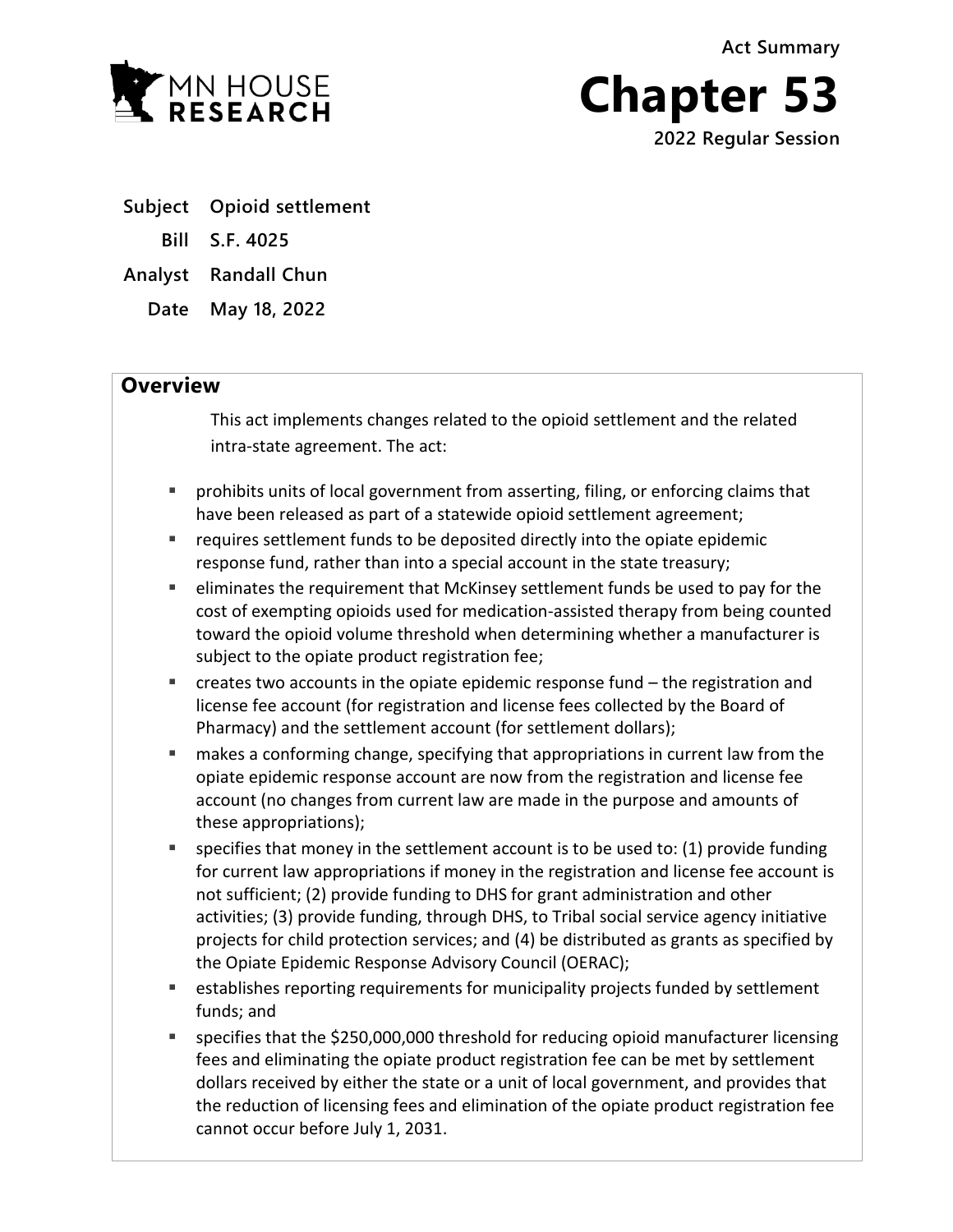# **Summary**

### **Section Description**

#### $\mathbf{1}$ **Release of opioid-related claims.**

Adds § 3.757. States that units of local government (referred to as "municipalities") do not have the authority to assert, file, or enforce a claim that is released as part of a statewide opioid settlement agreement.

**Subd. 1. Definitions.** Defines the following terms: municipality, opioid litigation, released claim, settling defendant, and statewide opioid settlement agreement.

**Subd. 2. Release of claims.** (a) Provides that no municipality has the authority to assert, file, or enforce a released claim.

(b) States that any claim in pending opioid litigation filed by a municipality against a settling defendant that is within the scope of a released claim is extinguished.

(c) Allows the attorney general to appear or intervene when a municipality has asserted, filed, or enforced a released claim against a settling defendant, and to release these claims with prejudice.

(d) States that this section does not limit causes of action, claims, and remedies, nor the authority for enforcement, by parties other than municipalities.

(e) States that this section does not limit causes of action, claims, and remedies, nor the authority for enforcement, by a municipality against entities and individuals, other than a released claim against a settling defendant.

States that this section is effective the day following final enactment.

#### $\overline{2}$ **Exceptions.**

Amends § 16A.151, subd. 2. The amendment to paragraph (f) requires settlement funds to be deposited directly into the settlement account within the opiate epidemic response fund, rather than into a separate account in the state treasury. Also makes a conforming change, striking language requiring a transfer from the separate account to the opioid fund if the opioid manufacturer licensing fees are reduced (from \$55,260 to \$5,260) and the opiate product registration fee of \$250,000 is repealed.

The amendment to paragraph (g) eliminates the requirement that money received from a settlement with a consulting firm working for an opioid manufacturer or distributor be transferred into the separate account, with the commissioner of management and budget then transferring from the separate account into the opiate epidemic response fund an amount equal to the estimated cost of medication-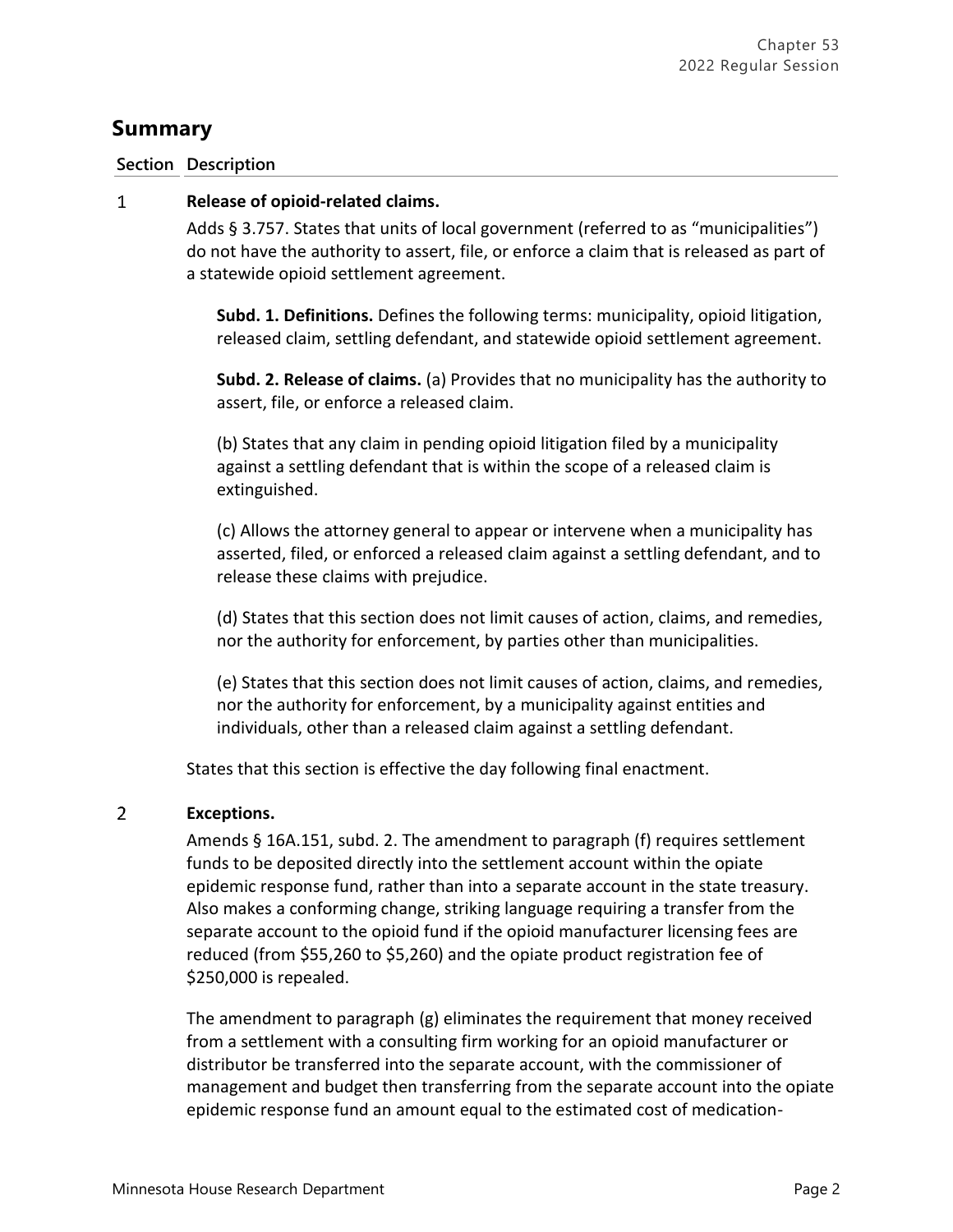assisted therapy exemption (the exempting of opioids used for medication-assisted therapy from being counted toward the opioid volume threshold of 2 million or more units used to determine which manufacturers are subject to the opioid product registration fee). Instead, the section requires this money to be deposited into the settlement account within the opioid epidemic response fund, and be appropriated to the commissioner of human services to award as grants as specified by the Opiate Epidemic Response Advisory Council.

States that the section is effective the day following final enactment.

#### $\overline{3}$ **Determination of an opiate product registration fee.**

Amends § 151.066, subd. 3. Strikes a reference to the separate account into which settlement funds are to be deposited under current law. This is a conforming change related to the elimination of the special account. This change is made in a section requiring the Board of Pharmacy to report to the commissioner of management and budget the cost of exempting opiates used for medication-assisted therapy from being counted when determining whether a manufacturer meets the quantity threshold for being assessed the opioid registration fee (the section repeals this reporting requirement). States that the section is effective the day following final enactment.

#### $\overline{4}$ **Establishment of the advisory council.**

Amends § 256.042, subd. 1. Requires the council to review reports, data, and performance measures submitted by municipalities, and consult with stakeholders to review and provide recommendations for revisions to reporting requirements to ensure that required reporting accurately measures progress in addressing the harms of the opioid epidemic. Also allows municipality projects funded by settlement payments to be selected for experimental or quasi-experimental evaluation.

#### 5 **Grants.**

Amends § 256.042, subd. 4. Updates cross-references to reflect the establishment of two accounts within the opiate epidemic response fund. Requires the advisory council to determine grant awards and amounts based on funds appropriated to the commissioner of human services from the registration and license fee account and the settlement account. States that the section is effective the day following final enactment.

#### 6 **Reports.**

Amends § 256.042, subd. 5. Requires the annual reports of the advisory council to include information on municipality projects funded by settlement payments. Requires municipality projects to report specified information to the commissioner of human services. States that the section is effective the day following final enactment.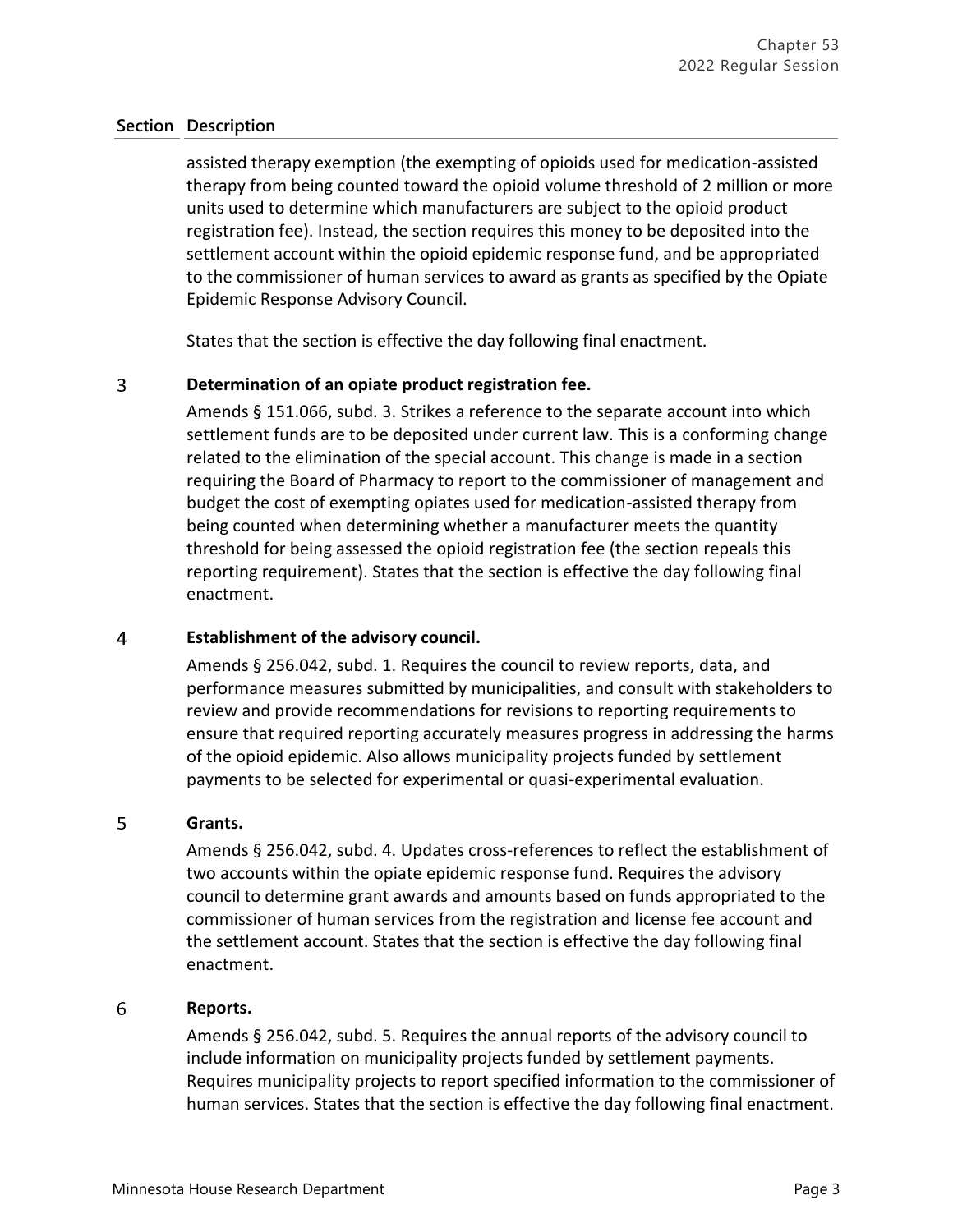#### $\overline{7}$ **Definitions.**

Amends § 256.042, by adding subd. 6. Defines "municipality" and "statewide opioid settlement agreement."

#### 8 **Establishment.**

Amends § 256.03, subd. 1. (a) Requires the commissioner of management and budget to establish two accounts within the opiate epidemic response fund – a registration and license fee account and a settlement account.

(b) Requires the opiate product registration fee and certain license fees assessed by the Board of Pharmacy to be deposited into the registration and license fee account.

(c) Requires any money received by the state from a settlement agreement, assurance of discontinuance, or court order related to the violation of consumer fraud laws in the marketing, sale, or distribution of opioids or other illegal actions contributing to the excessive use of opioids, to be deposited into the settlement account.

States that this section is effective the day following final enactment.

#### 9 **Appropriations from registration and license fee account.**

Amends § 256.043, subd. 3. Makes conforming changes to existing opioid-related funding initially authorized in 2019, to reflect establishment of the registration and license fee account within the opiate epidemic response fund. These changes clarify that this funding is from the registration and license fee account (the funding language in current law refers just to the opiate epidemic response fund); no changes are made in the appropriation amounts. Also places in codified law an ongoing appropriation for Results First evaluations that is currently uncodified. Changes terminology, to refer to Tribal social service agency initiative projects, rather than tribal social service agencies. States that this section is effective the day following final enactment.

#### 10 **Appropriations from settlement account.**

Amends § 256.043, by adding subd. 3a. (a) Specifies that appropriations in this section are made from the settlement account in the order specified.

(b) Requires money in the settlement account to be transferred to the registration and license fee account under subdivision 3, if the balance in the registration and license fee account is not sufficient to fully fund the required appropriations.

(c) Appropriates \$209,000 in fiscal year 2023 and \$239,000 in fiscal year 2024 and subsequent fiscal years to the commissioner of human services to administer grants awarded under paragraph (e). Appropriates \$276,000 in fiscal year 2023 and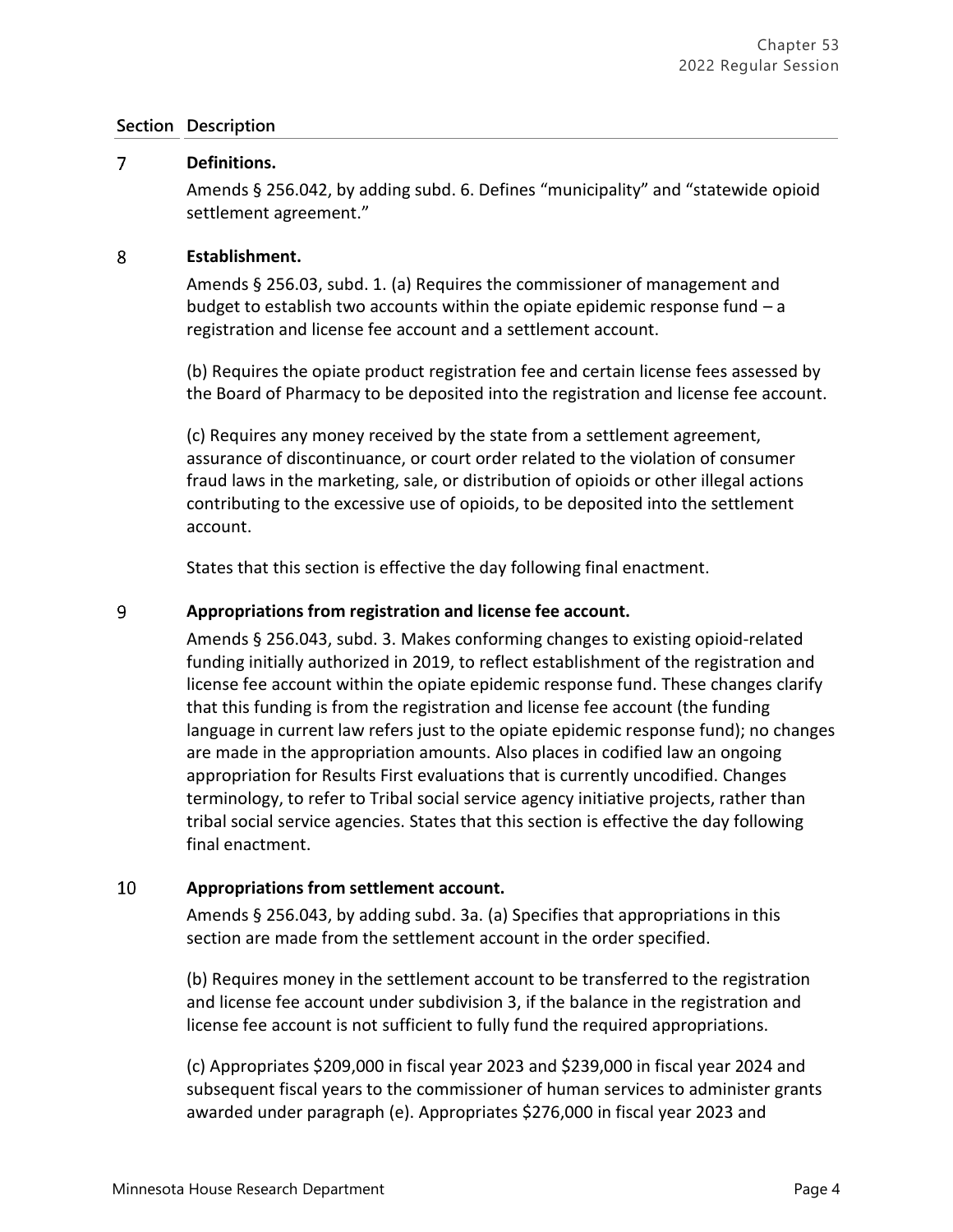\$151,000 in fiscal year 2024 and subsequent fiscal years to the commissioner of human services, to collect, collate, and report data submitted and to monitor compliance by grantees and municipalities with reporting and settlement expenditure requirements.

(d) After any appropriations under paragraphs (b) and (c), appropriates each calendar year to the commissioner of human services, for distribution to Tribal social service agency initiative projects to provide child protection services to children and families affected by addiction, an amount equal to the allocation provided for this purpose from the registration and license fee account under subdivision 3. Provides that the requirements in subdivision 3 related to proportional distribution, annual reporting, and maintenance of effort apply to the appropriation under this paragraph.

(e) After the appropriations in paragraphs (b) through (d), appropriates the remaining amount in the account to the commissioner of human services, to award grants as specified by the Opiate Epidemic Response Advisory Council.

(f) Provides that funds for Tribal social service agency initiative projects and OERAC grants may be distributed on a calendar year basis (as are funds for these purposes distributed from the registration and license fee account).

States that this section is effective the day following final enactment.

#### 11 **Settlement; sunset.**

Amends § 256.043, subd. 4. Specifies that any money received as a result of an opioid settlement agreement directly allocated or distributed and received by either the state or a municipality (units of local government) shall be counted towards the \$250,000,000 threshold, at which license fees are reduced and the opiate product registration fee is eliminated. Clarifies the language related to this threshold. Provides that the fee reduction and elimination of the opiate product registration fee cannot occur before July 1, 2031 (the date under current law at which this can occur is July 1, 2024). States that the section is effective the day following final enactment.

#### 12 **Appropriations.**

Amends Laws 2019, chapter 63, article 3, § 1. Makes conforming changes related to the codification elsewhere in the bill of an ongoing appropriation for Results First evaluations.

#### 13 **Commissioner of management and budget.**

Amends Laws 2021, First Special Session chapter 7, article 16, § 12. Makes conforming changes related to the codification elsewhere in the bill of an ongoing appropriation for Results First evaluations.